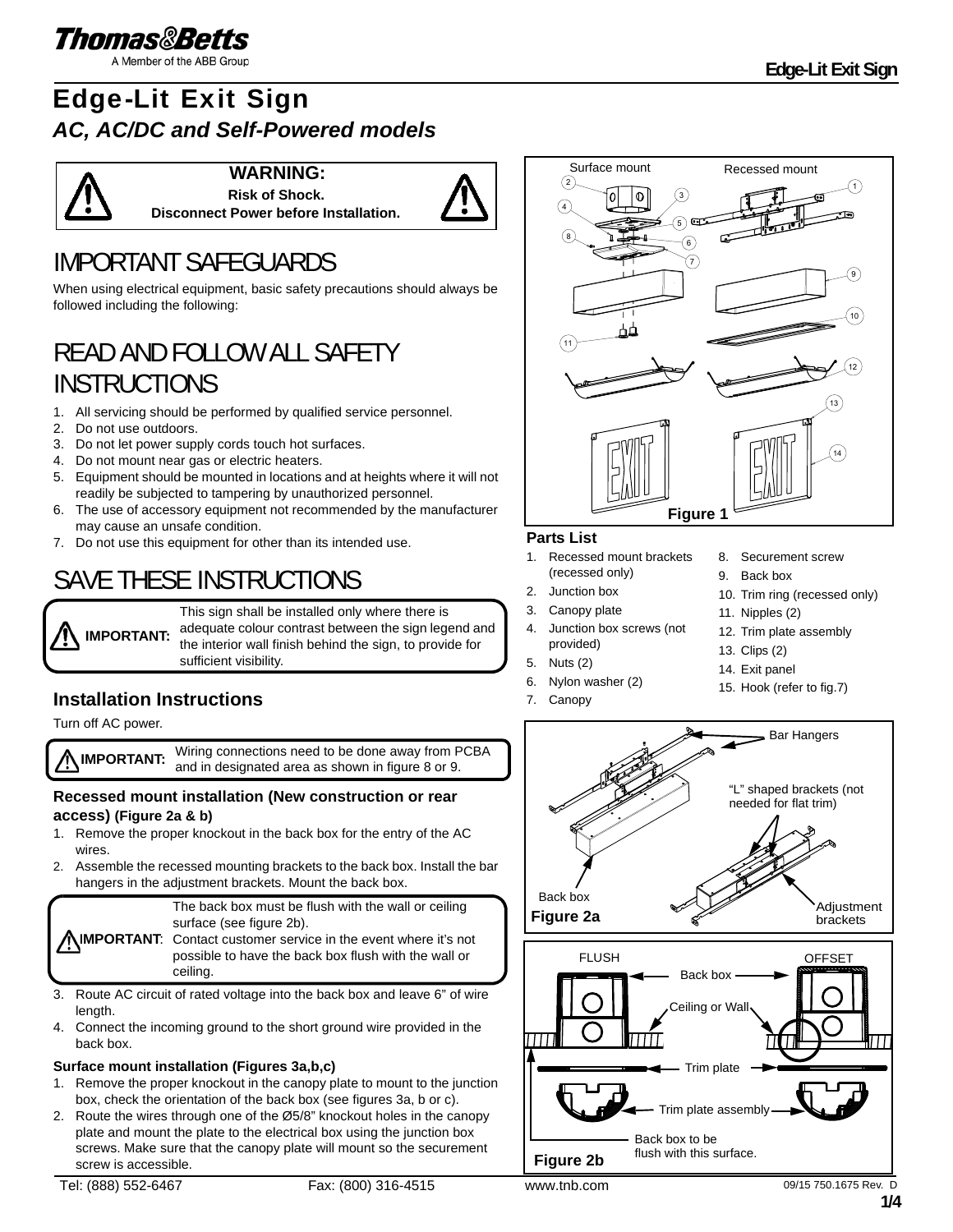# **Thomas&Betts**

A Member of the ABB Group

- 3. Remove the proper knockouts in the back box to mount the canopy (see figures 3a, b or c).
- 4. Mount the canopy to the back box using the hardware supplied (see figures 3a, b or c).
- 5. Route wires from the harness through the back box/canopy assembly.
- 6. Using the hook provided, hang the canopy/back box assembly to the canopy plate (figure 7).
- 7. Go to electrical connections for wiring information.
- 8. Mount the canopy/back box assembly to the canopy plate using the securement screw provided.



#### **Trim plate installation**

1. The trim plate module comes assembled for surface mount or recessed ceiling mount installation (figure 4). If surface or recessed ceiling mount, continue with step 3.



#### **2. Recessed wall-mount installation (Figures 5a,b,c)**

- a. To remove the electronic module, unscrew the bracket on either end of the module. Disconnect the transformer harness from the electronic module in the plastic housing. Remove the electronic module.
- b. Unscrew the side plate of the trim plate body. Turn the side plate around and screw it back in place, this time flush with the trim plate body.



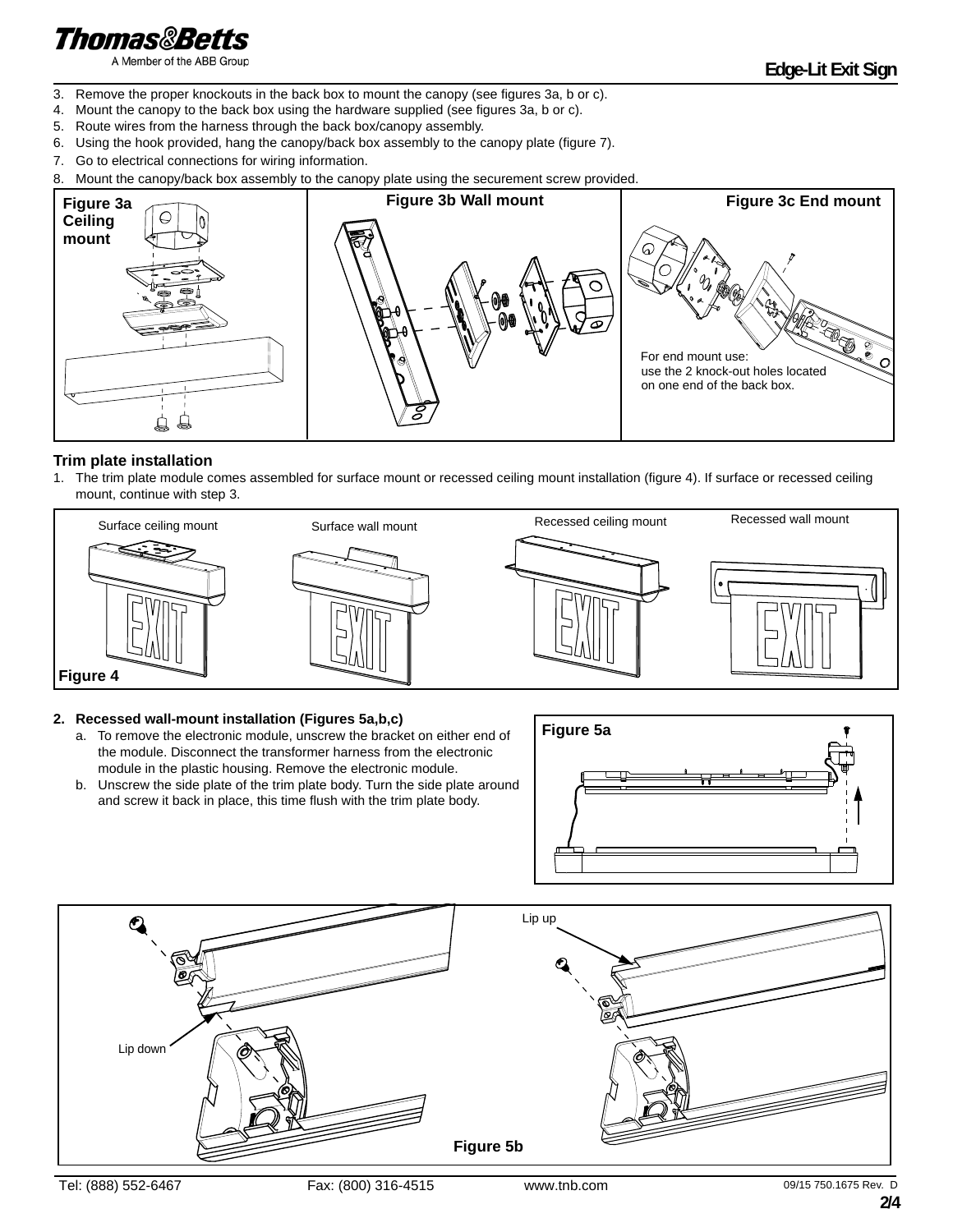**Thomas&Betts** 

A Member of the ABB Group

- c. Re-install the electronic module and the bracket, this time oriented as in (Figure 5c). Reconnect the transformer harness to the electronic module.
- 3. Recessed installation (figure 6). Attach the flat trim ring to the trim plate. Orient the trim ring and snap it with the two tabs behind the hooks of the side brackets.

#### 4. **Electrical connection (Figures 8,9)**

- a. Connect the long ground lead with eyelet from the back box to the trim plate assembly with the hardware provided.
- b. Make the proper connections. The system can accept input voltages of 120 VAC to 347 VAC. For regular models connect the purple (line) and white (common) leads to the building utility (figure 8). For models with diagnostic feature connect the white (common) and black (120 VAC) or red (347 VAC) leads to the building utility (figure 9).
- c. For remote power DC unites, connect the red wire to the positive of the DC supply and the blue to the negative (6 to 24 volts).
- 5. Take the trim plate assembly and connect the harnesses together with the back box mating colors.
- 6. Compress the retention springs and insert the trim plate assembly into the back box. Align the trim plate assembly flush with the back box, wall or ceiling installation.